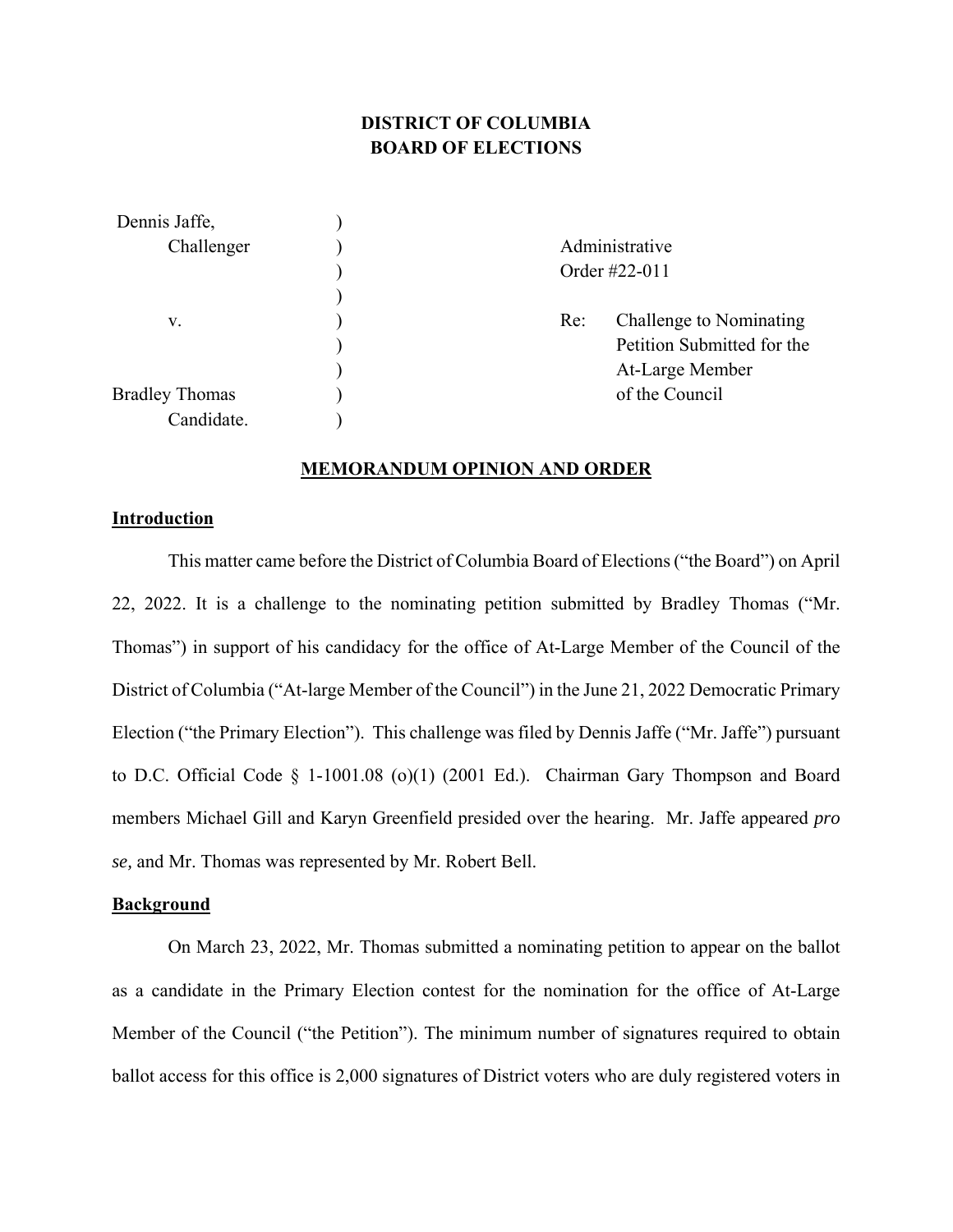the same party as the candidate. The Petition contained a total of 2,443 signatures. Pursuant to Title 3, District of Columbia Municipal Regulations (D.C.M.R.) § 1603.1, Karen F. Brooks, the Board of Elections' Registrar of Voters ("the Registrar"), accepted all 2,443 signatures for review.

On March 26, 2022, the Petition was posted for public inspection for 10 days, as required by law. On April 4, 2022, the Petition was challenged by Mr. Jaffe, a registered voter in the District of Columbia.

Mr. Jaffe filed challenges to a total of 865 signatures individually and on the grounds that the signer was not registered; the signer's voter registration was designated as inactive on the voter rolls at the time the petition was signed; the signer was not registered to vote at the address listed on the petition at the time the petition was signed; the signature was a duplicate of a valid signature; the signature was not dated; the petition did not include the address of the signer; the petition did not include the name of the signer where the signature was not sufficiently legible for identification; the circulator of the petition failed to complete all required information in the circulator's affidavit; the signature was not made by the person whose signature it purports to be; and the signer was not registered to vote in the same party as the candidate at the time the petition is signed, pursuant to Title 3 D.C.M.R. § 1607.1 of the Board's regulations.

#### **Registrar's Preliminary Determination**

The Registrar's review indicated that 789 of the 865 challenges were valid. 174 were valid because the signer was not registered to vote at the address listed on the petition at the time the petition was signed; 263 were valid because the signer was not registered; 23 were valid because the signer's voter registration was designated as inactive on the voter roll at the time the petition was signed; 10 were valid because the petition did not include the address of the signer; 27 were valid because the signature was not dated; 13 were valid because the signature was a duplicate of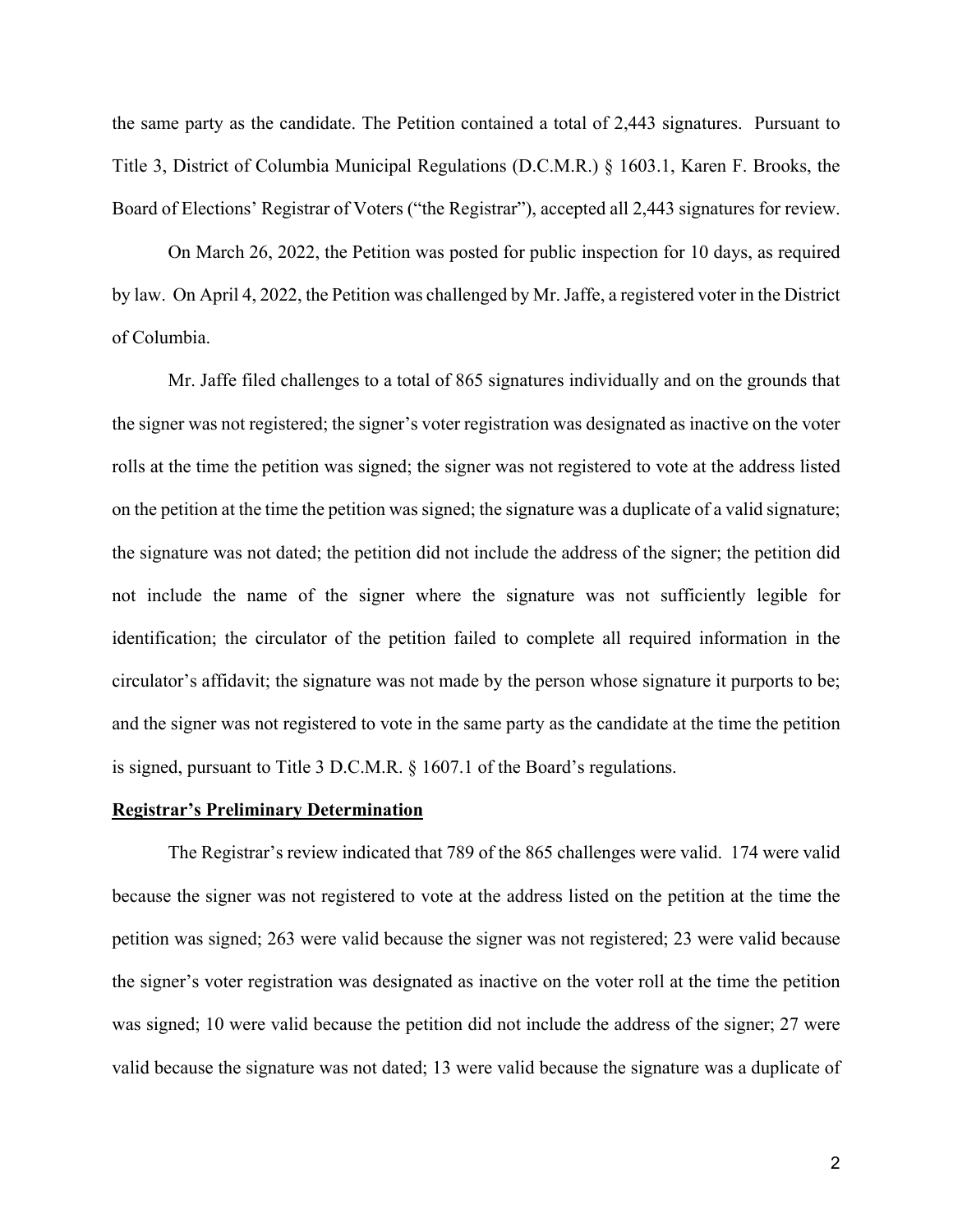a valid signature; 63 were valid because the petition did not include the name of the signer and was not sufficiently legible for identification; seven were valid because the signature was not made by the person whose signature it purported to be; 140 were valid because the signer was not registered to vote in the same party as the candidate at the time the petition was signed; and 69 were valid because the circulator of the petitions failed to complete all required information in the circulator's affidavit.

After the initial review but before the pre-hearing conference, the Registrar timely received 12 change of address forms from Mr. Thomas on Thursday, April 14, 2022. Six of these forms could be accepted as address changes. The remaining six were not accepted because two of the forms were from voters who were not registered, one of the forms was from a voter found to be inactive, and on three of the forms there was no indication of an address change. Accordingly, Mr. Thomas was credited with six signatures that had initially been determined to be invalid, bringing the number of presumptively valid Petition signatures to 1,660, 340 signatures below the number required for ballot access.

#### **April 19, 2022 Pre-Hearing Conference**

Pursuant to Title 3 D.C.M.R. § 415.1, the Office of the General Counsel ("OGC") convened a pre-hearing conference with both parties on Tuesday, April 19, 2022. In her findings report issued prior to the pre-hearing conference, the Registrar indicated that the number of valid challenges left the Petition with an insufficient number of valid signatures. The Registrar also provided a Nominating Petition Challenge Information Sheet outlining her determinations with respect to the validity of each signature challenged, as well as a key code explaining the notations she used to indicate the basis for upholding or denying each challenge.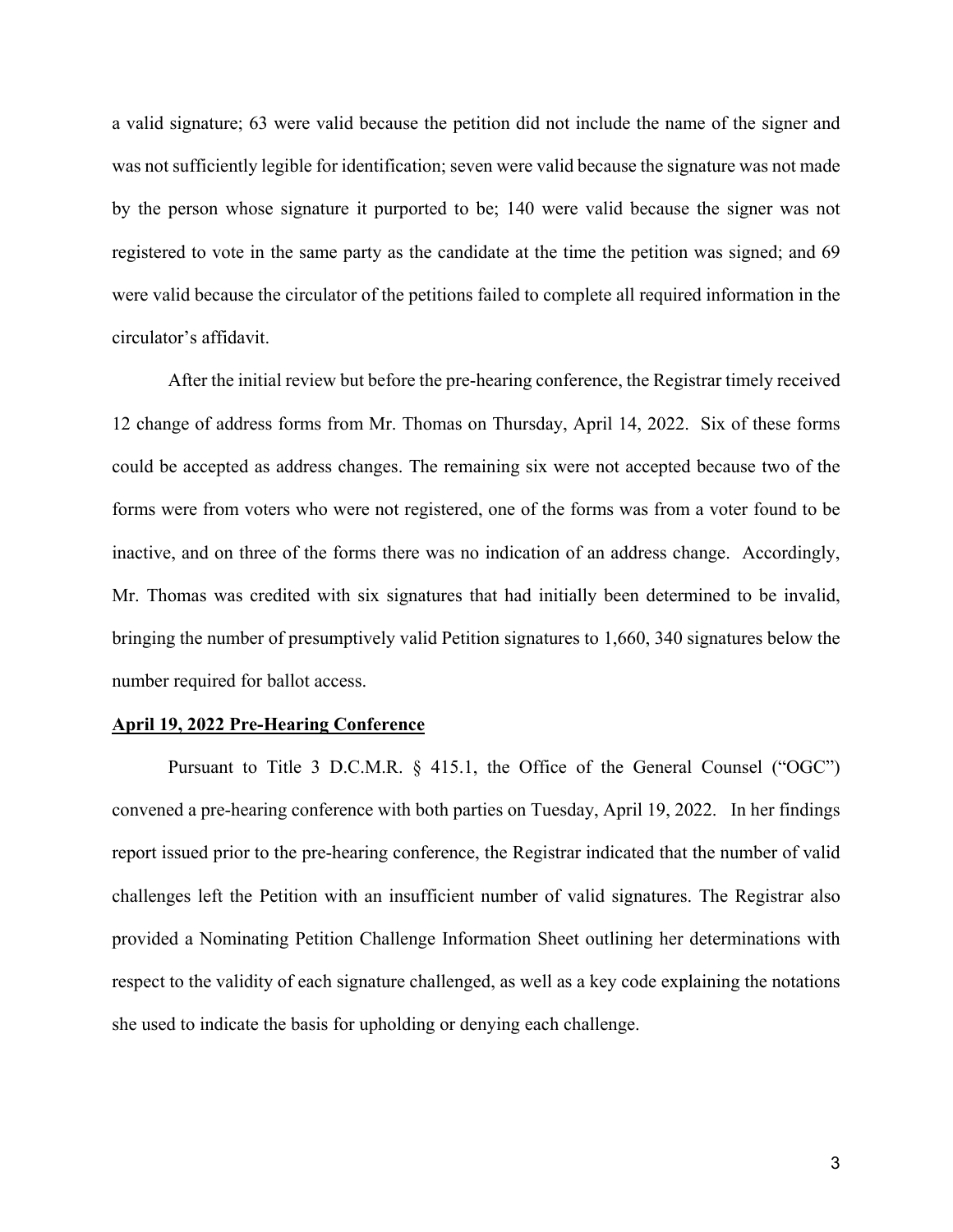During the pre-hearing conference, Mr. Thomas raised three specific issues in support of his claim that the challenge should be rejected. These issues are discussed below.

The Challenger's Filing was Untimely. The first issue raised is that the challenger's filing was untimely. Mr. Thomas argued essentially that the Board lacks jurisdiction to entertain the challenge filed by Mr. Jaffe because the Board's date and time stamp shows that the challenge was filed at 5:00 p.m. on April 4, 2022, the last day of the challenge period. He argued that his read of the election statute is that all filings, both nominating petitions and challenges, should be submitted by 4:59 p.m. on whatever date is posted, in this case April 4, 2022, and that any filings received after that time should be deemed invalid.<sup>1</sup> In his strict interpretation, because the Board's offices officially close at 5:00 p.m., the Board loses its authority to process filings not submitted by 4:59 p.m. Mr. Thomas also requested evidence in the form of both video and witnesses to prove that the challenge was actually filed by 5:00 p.m.

The 2,000 Signature Requirement for Office is a Violation of the First and Fifth Amendments. The second issue Mr. Thomas raised was that the Board's requirement of 2,000 signatures for the position of At-Large Member of the Council is a violation of both the First and Fifth Amendments to the U.S. Constitution. He did not however, provide specifics on how this requirement violated either amendment.

The Board Did Not Allow Candidate 10 Days to Submit Address Changes. The final argument Mr. Thomas raised was that the Board did not afford him the full 10 days to gather and submit change of address forms in instances where address defects could be cured.

<sup>&</sup>lt;sup>1</sup> While Mr. Thomas did not articulate which statute he was relying on, the Board believes that he is referring to D.C. Official Code § 1-1001.08 (q), which provides that "[a]ny petition required to be filed under this subchapter by a particular date must be filed no later than 5:00 p.m. on such date." This is in line with what he reported seeing posted on the Board's website regarding the submission deadline for nominating petitions.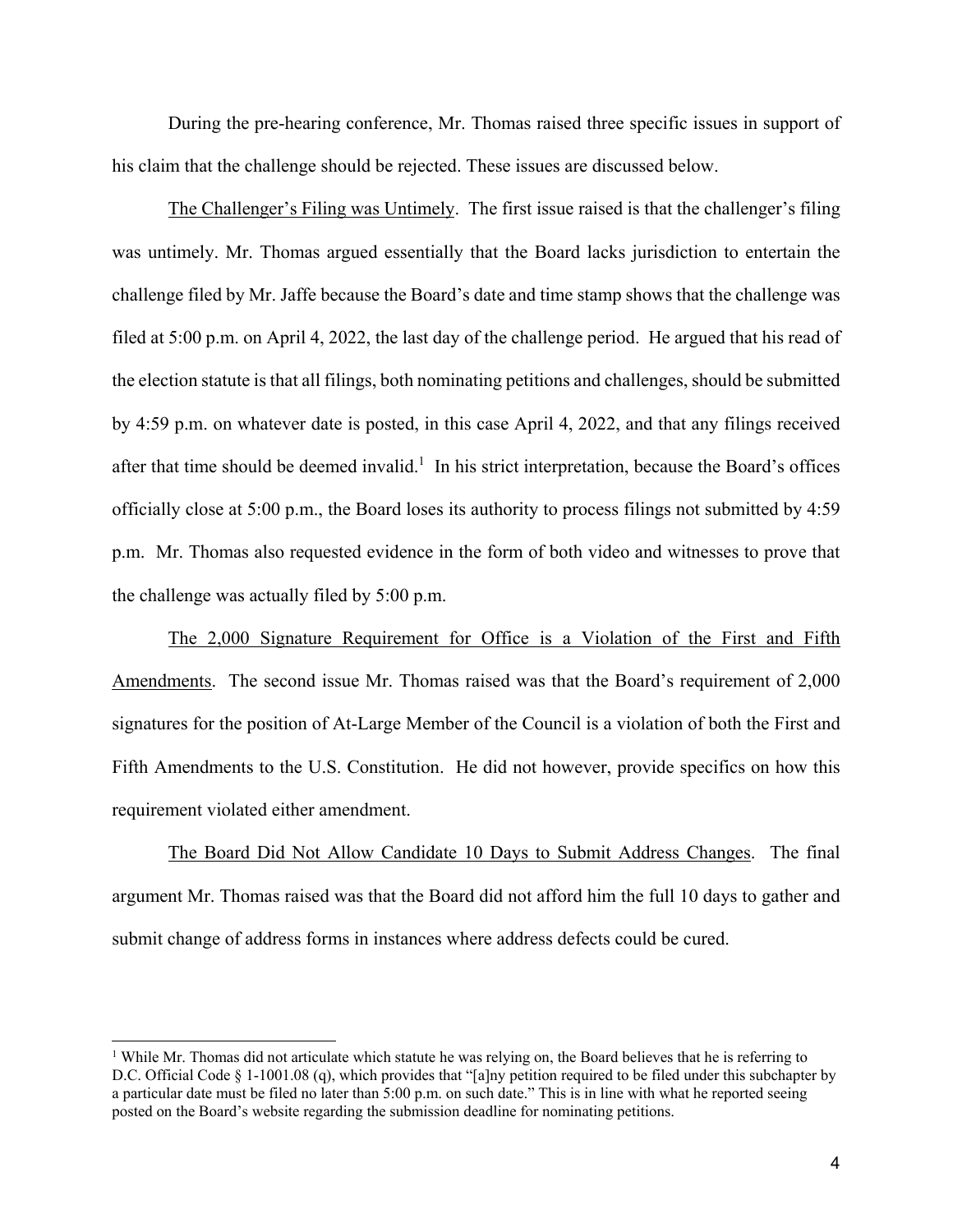#### **April 22, 2022 Board Hearing**

During the Board hearing, Mr. Thomas' attorney Mr. Bell did not address any specific challenges to the signatures on the Petition, or the Registrar's findings concerning the challenges, namely, that he fell 340 signatures short of the minimum requirement. Rather, Mr. Bell argued at the hearing that the Board does not have jurisdiction to consider the challenge filed by Mr. Jaffe or the authorization to act on it because the challenge was filed beyond the Board's posted 5:00 p.m. deadline. Mr. Bell raised for the first time the argument that the Board's acceptance of the challenge to the Petition violates 3 D.C.M.R. § 9900.1, which he said provides that 4:45 p.m. is the "official close of business" for the Board. Mr. Bell also reiterated the claim that, should Mr. Thomas not obtain ballot access because it was determined that the Petition did not meet the 2,000 minimum signature requirement for office, the Board would effectively be stripping him of his constitutional right to be on the ballot in violation of both the First and Fifth Amendments. For his part, Mr. Jaffe asserted that his filing was timely and should be accepted.

#### **Discussion**

With respect to his argument that the challenge was not timely filed, Mr. Thomas attempts to throw out a validly submitted challenge based on his view of how the Board should operate on dates when significant filings are due. This attempt must fail. The Board's published Primary Election calendar informed the public, including potential challengers, that the Board would accept challenges to nominating petitions up until 5:00 p.m. on April 4, 2022. On April 4, 2022, the Board was, in fact, open for business until 5:00 p.m., as was indicated on the Primary Election calendar. Mr. Jaffe's challenge was filed by that time, and was thus timely. Moreover, as long as a candidate or challenger is present at the Board's offices by the stated deadline (as the challenger so testified), the Board will process valid submissions. This is akin to how the Board allows voters to vote as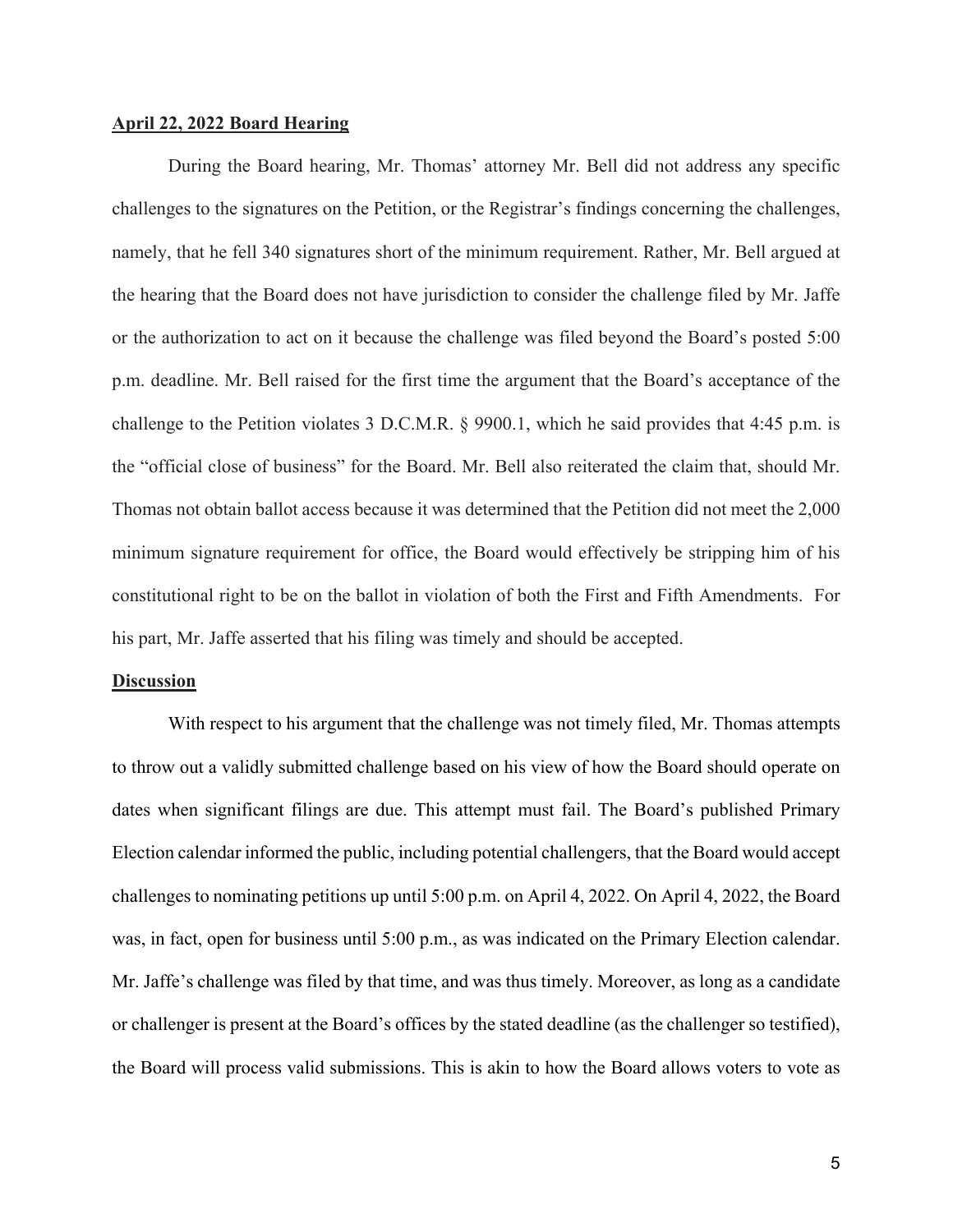long as they are in line at the time the polls close. 5:00 p.m. does not represent the time at which the Board must cease processing filings. Rather, it is the time beyond which filers are not allowed in the door to submit filings.

Regarding Mr. Thomas' argument with respect to 3 D.C.M.R. § 9900.1, as noted above, the Board's offices were open until 5:00 p.m., as the notice it had provided in the Primary Election calendar indicated it would be, for the purpose of accepting challenges to nominating petitions.<sup>2</sup> Moreover, because Mr. Thomas failed to raise this issue prior to the Board's hearing in this matter, the Board is not inclined to entertain that issue at this juncture.

Further, the agency's time and date stamp should be accepted as true and accurate on its face. The stamp is the Board's customary way to mark the receipt of official documents, and there has been no evidence presented that it was altered or otherwise tampered with. At any rate, to the extent that Mr. Thomas claims that the Petition was not timely filed, the burden is on him to demonstrate the truth of that assertion, and he has not, and cannot, do so.

With respect to his argument that the requirement for 2,000 signatures is a violation of the First and Fifth Amendments, Mr. Thomas does not list any specific ways in which he was harmed by this signature requirement, or provide specific details on how this requirement violates these two amendments. The First Amendment holds in part that people have the right to assembly, and can petition their government for a redress of grievance where their issues are heard by a representative or agency of the government. The Fifth Amendment holds in part that the government cannot deprive someone of their life, liberty or property without following certain procedures.

<sup>2</sup> 3 DCMR 9900.1 further provides a general definition of "Close of Business Hours" as "4:45 p.m. Monday through Friday, excluding District of Columbia legal holidays, *unless where otherwise indicated* in this title" and further, as the cover language to all definitions provide, "*unless the text or context of the particular chapter, section, subsection, or paragraph provides otherwise*" (emphasis added).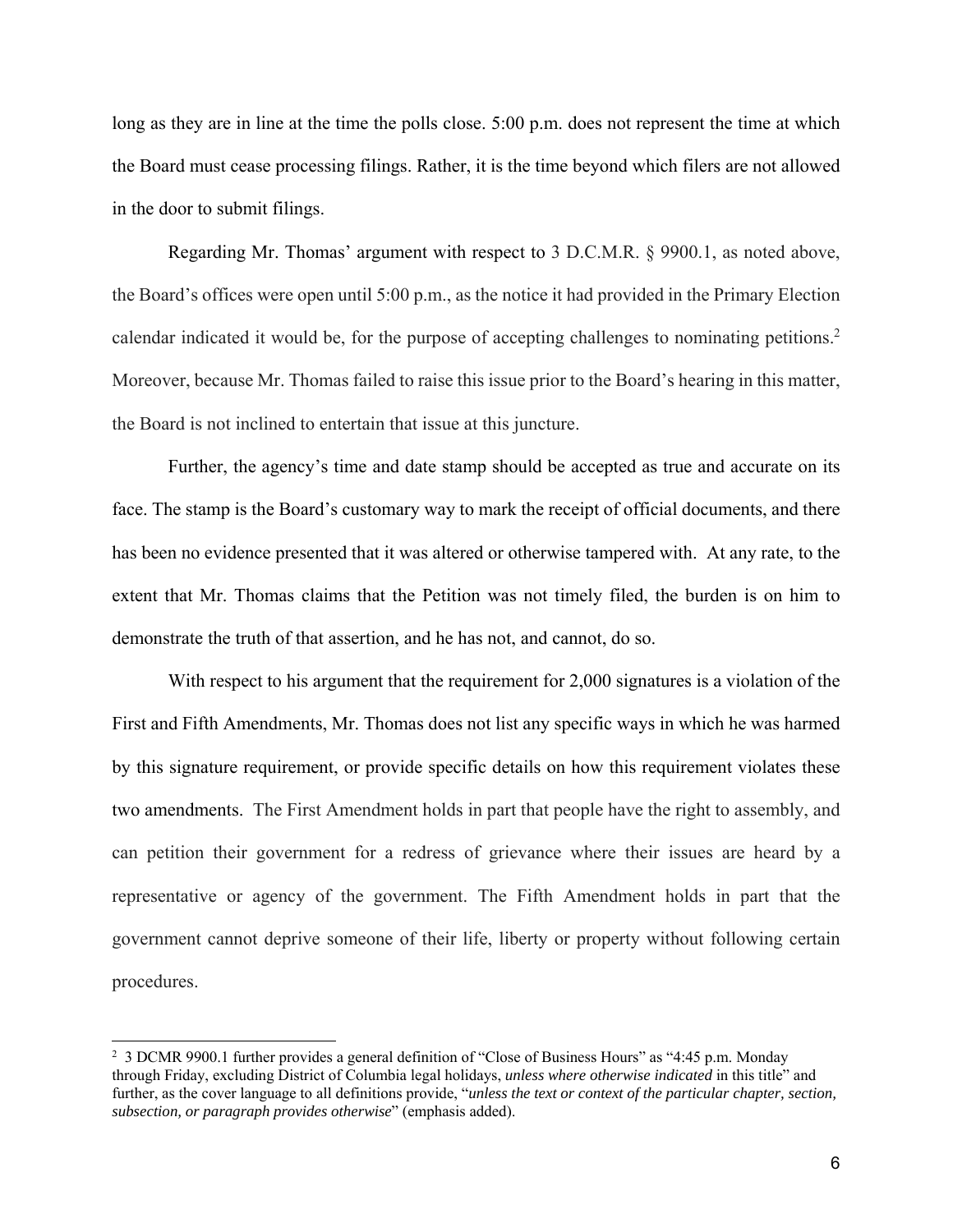The Board did not deny Mr. Thomas the right to freely express himself or petition the Board for redress of any grievances he believes he may have. In addition, Mr. Thomas was not denied due process in any way by the Board where he was afforded the same opportunity to freely petition for signatures, was provided the same information regarding ballot access requirements as all other candidates, was not held to a higher standard than any other candidates, and was allowed the opportunity for a hearing in this matter.

Mr. Thomas states that the 2,000 signature requirement is unfair in light of the Covid-19 pandemic. However, Mr. Thomas' submission of 2,443 signatures demonstrates his ability to secure the requisite amount of signatures. Moreover, there were five other candidates for the same office Mr. Thomas seeks who submitted more than enough signatures to surpass the minimum signature requirement in order to gain ballot access in the Primary Election. Each of these candidates operated under the same conditions as Mr. Thomas. Mr. Thomas' failure to collect enough valid signatures to survive a challenge does not render the 2,000 signature requirement invalid under the U.S. Constitution.

As to Mr. Thomas' argument that the Board did not afford him a full 10 days to cure defective addresses where appropriate, several facts undermine that claim. First, the "Circulating and Filing Nominating Petitions" document he received when he picked up ballot access documents on January 28, 2022 clearly details the candidate's responsibility to timely submit address change forms should a challenge identify address defects. In the "Valid Petition Signatures" section on page 2, the document provides that:

[i]n order for a signature on a nominating petition to be valid:

The signer must be a duly registered voter in the District of Columbia; (However, if an address on a petition is different than the address which appears in the Board's records, it shall be deemed valid if the signer's current address is within the electoral jurisdiction from which the candidate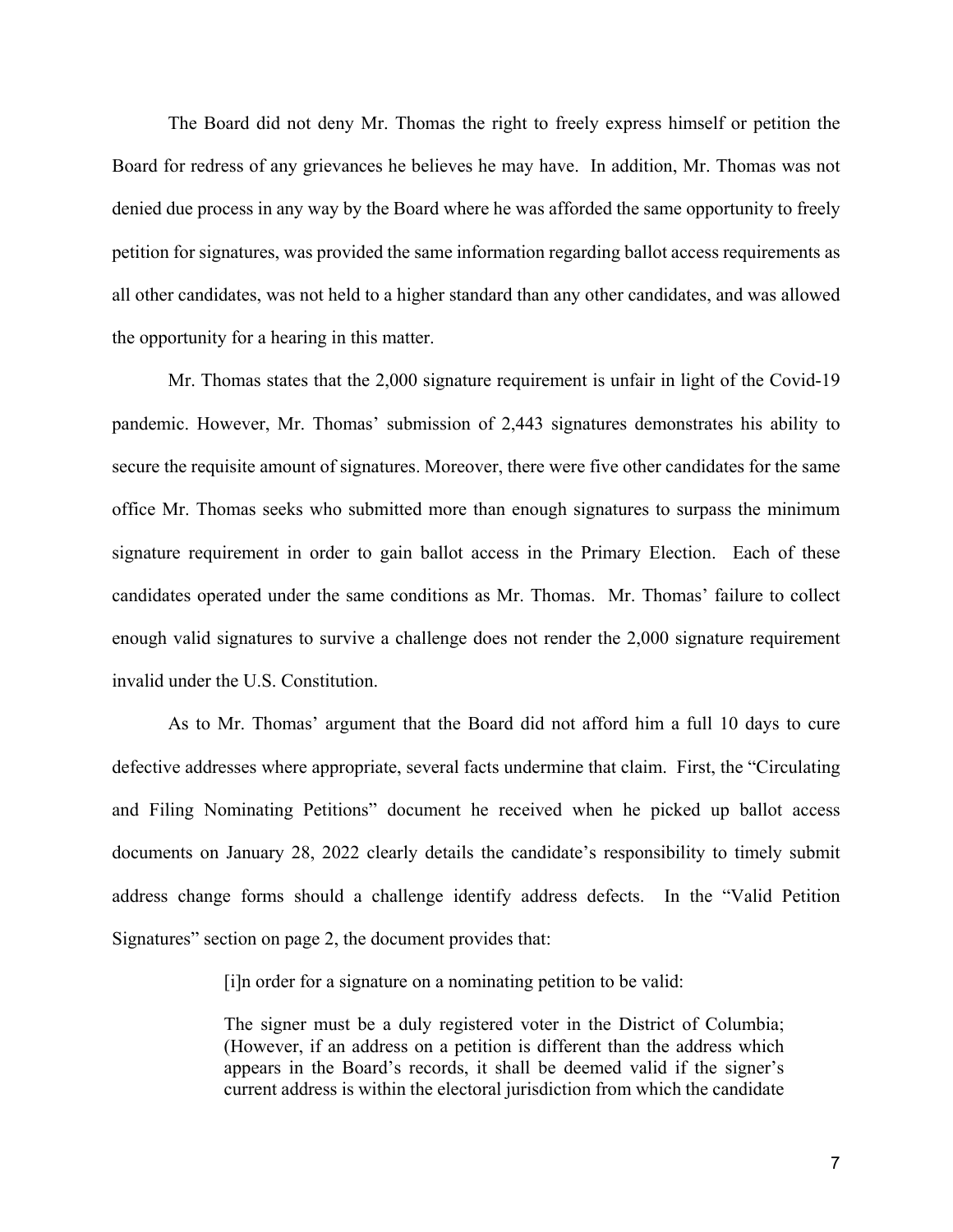seeks nomination *and* the signer files a change of address form with the Board during the first 10 days following the date a challenge to the nominating petition is filed.)

Moreover, the same document advises candidates to scrutinize their petition sheets

throughout the circulation period to ensure that their signatures are valid. In the "Filing Nominating

Petitions and Other Supporting Documents" section on page 3, the notice provides the following

counsel:

Before filing [the nominating petition], make sure that each signer's address matches the address listed for that voter in the Board's records. If a signer's address on the petition is not the same as their address in the Board's records, but the voter still resides in the same electoral jurisdiction in which you are seeking office, the voter can complete and sign a change of address up until the  $10<sup>th</sup>$  day after a challenge has been filed to your petition, if any.

Second, each of the petition sheets that Mr. Thomas received on January 28, 2022, states

that:

[a]t the time the petition is signed, each signer must be registered to vote at the address listed on the petition page. If the signer is registered at a District address other than the one listed on the petition, and his or her signature is challenged on that basis, the signer must file a change of address within ten (10) days after the challenge has been filed to the nominating petition or the signature will not be counted.

Contrary to Mr. Thomas' assertion, the notice that he received regarding the challenge from

the OGC was not the first time he was informed of the responsibility to timely cure address defects,

and that the deadline for filing change of address forms with the Board for that purpose was April

14, 2022, the tenth day after the challenge to the Petition was filed.

The Board finds the arguments raised by Mr. Thomas in support of his claim that the Petition should be accepted unpersuasive. While he submitted enough signatures to preliminarily meet the minimum signature requirement, the valid challenges to defects in his petition were enough to bring him below the required threshold of 2,000 signatures, making him ineligible for ballot access. None of the procedural claims Mr. Thomas raises merit granting him ballot access.